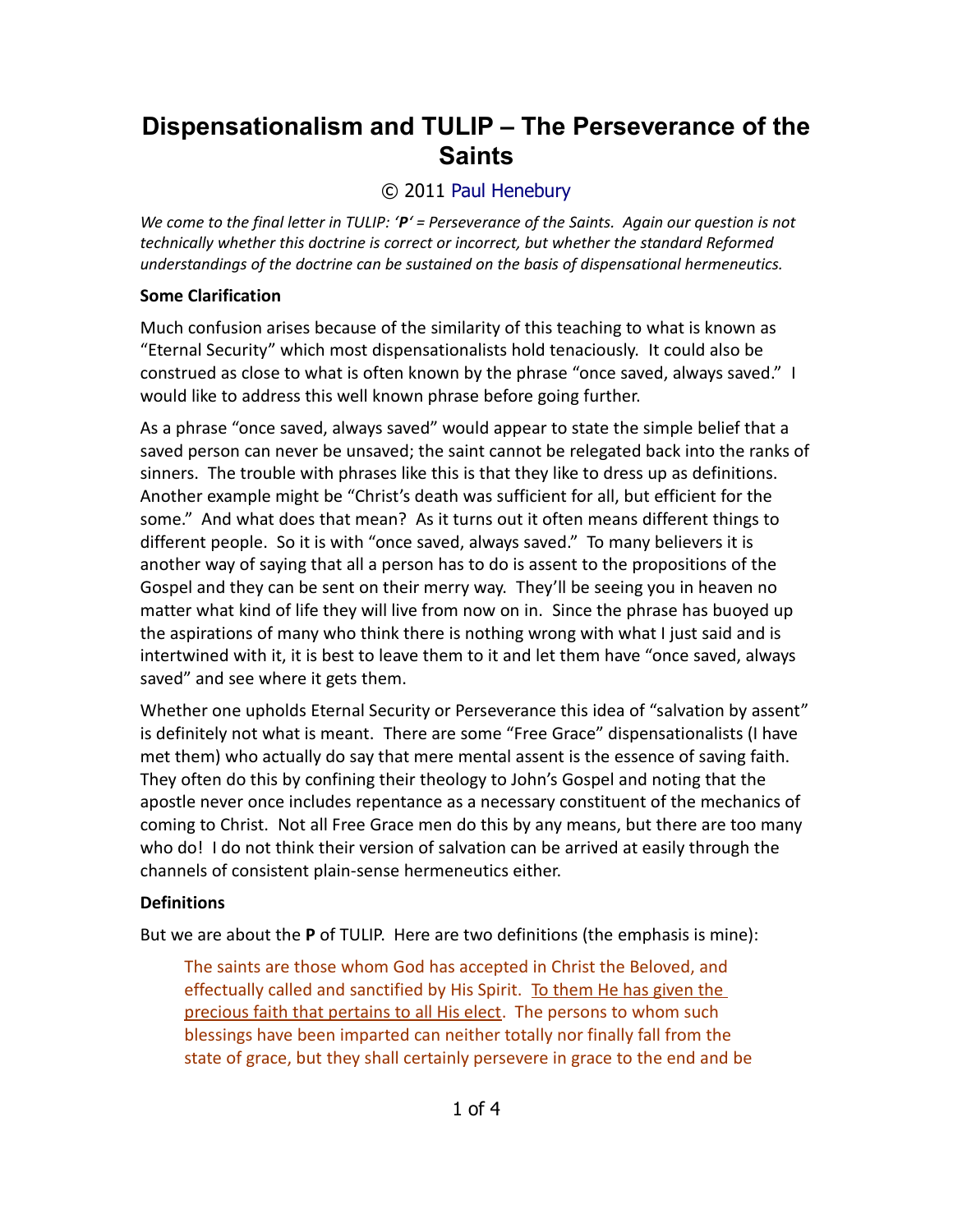eternally saved, for God will never repent of having called them and made gifts to them… - *A Faith to Confess: The Baptist Confession of Faith of 1689* (in modern English), Chapter 17.1(a).

The doctrine of the Perseverance of the Saints asserts that God will preserve in saving faith those whom he has chosen and called and justified. Perhaps, then, we should refer to the doctrine of the **Preservation of God**, not in the sense that He needs preserving, but in the sense that He is committed to preserving and protecting and sustaining His elect people in faith and vital union with Jesus Christ. – Sam Storms, [Perseverance of the Saints: An](http://www.enjoyinggodministries.com/article/perseverance-of-the-saints-an-introduction-to-the-debate/) [Introduction to the Debate.](http://www.enjoyinggodministries.com/article/perseverance-of-the-saints-an-introduction-to-the-debate/) 

What is often lost sight of with this particular doctrine is its reliance, not just on Scriptural texts which assert the eternal security of the believer, but (and this is crucial) its vital connection to the other points of Calvinism. The two quotations above display this connection to a large degree by their linking final salvation to the "Dortian" formulation of [election.](http://drreluctant.wordpress.com/2011/03/31/dispensationalism-and-tulip-unconditional-election/)

If we pull perseverance from election we are deducing one doctrine from another; we are not letting the Bible ground each doctrine we believe. And if one's doctrine of election is defined in terms of [unconditional election](http://www.spiritandtruth.org/teaching/documents/articles/index.htm#65) as per TULIP, then problems ensue for a dispensationalist. That doctrine, as we have seen, treats the elect as one people of God within the "covenant of grace," thereby ignoring the Israel/Church dichotomy of dispensationalism. This dichotomy teaches that the nation of Israel can expect future covenanted promises to be fulfilled literally in the eschaton. It further teaches that the Church is a post-ascension phenomenon that does not include within itself all the saved from Adam to the Second Coming and the Millennium. Thus, a dispensationalist cannot base preservation on such a foundation.

A dispensationalist will point to such passages as John 10:27-30 and Romans 8:28-39 to demonstrate eternal security, but these texts do not teach everything involved in the doctrine of perseverance. For one thing, they do not speak to the perseverance of the *saints*, but rather of God. They do teach eternal security, but that isn't enough for Reformed Calvinists. You will notice that both definitions above (and they are representative) explicitly tie security to effectual calling and unconditional election (these are assumed). So the question must be asked, "How does one know they are one of the elect?"

You see, that question is not asked within the doctrine of eternal security. That teaching certainly says that all true believers in Christ can never loose their salvation because it is secured by the power and grace of God. Asking, "How do I know I am a true believer?" is a different question from "How do I know I am one of the elect?" The answers to these questions are also very different. In answer to the first one might say that a true believer in Christ is a person who believes that Jesus as Son of God shed His blood for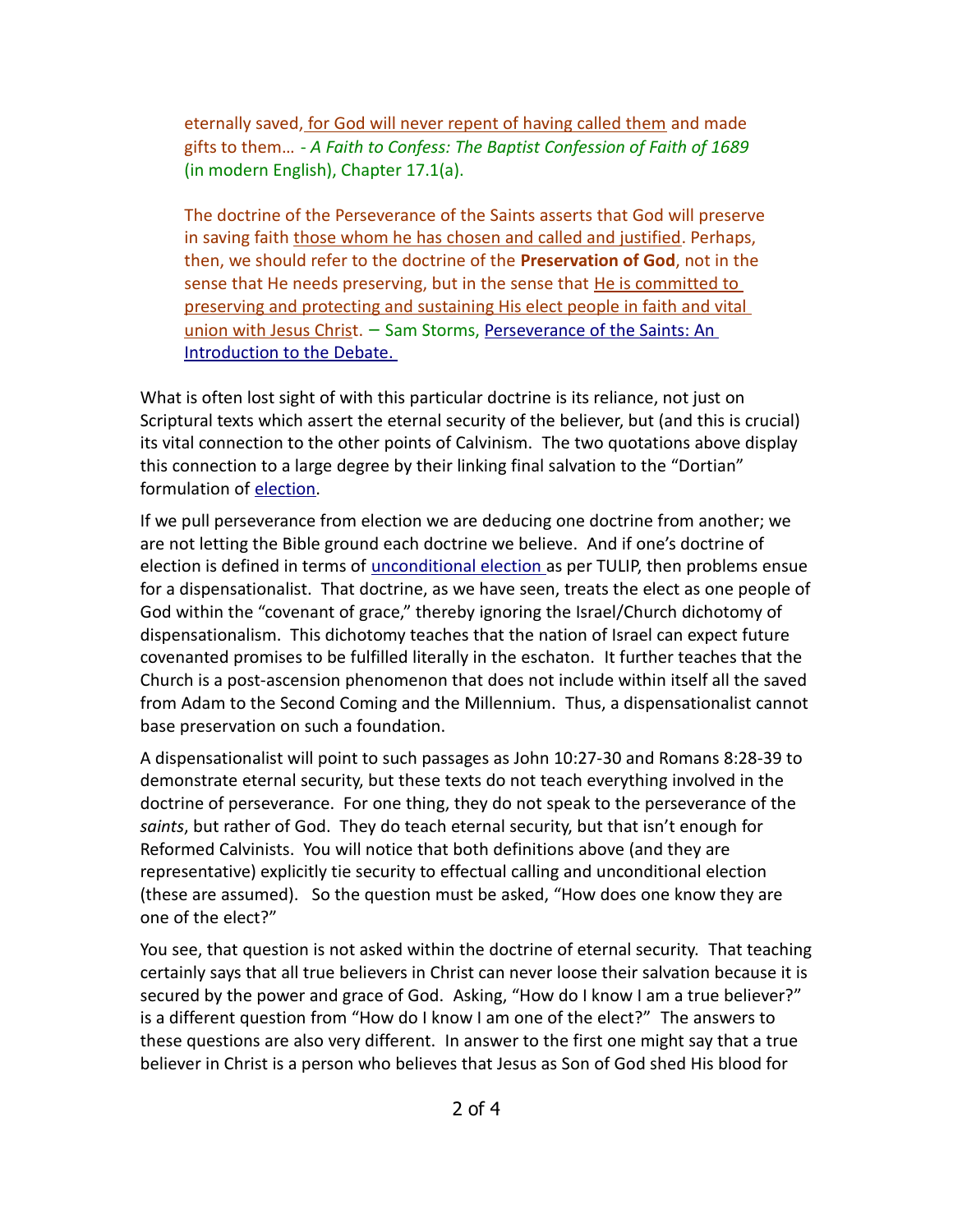their sins, taking their just punishment upon Himself so that the sentence of God passed from off the sinner on to Christ, and the righteousness of God passed by grace to the sinner's account. Thus, a person is eternally secure because they are esteemed as righteous as God Himself through Christ (2 Cor. 5:21). Moreover, since Christ satisfied the justice of God for all the sins of the believer his eternal salvation can never again be brought into question. The issue of election is incidental to the fact of trust and need not be brought up.

But the answer to the second question cannot go like that.

### **The Problem of Assurance**

The answer to the question "How do I know I am one of the elect?" cannot be "I believe that Christ died for my sins." It must go further and inquire about the assurance, not just of faith, but of *election*. As the 1689 Confession goes on to say, though saints may falter, yet, "being saints their repentance will be renewed..." (17.3).

This same note of necessary repentance for the backsliding Christian is found in many Reformed writings.

Now it is indubitably true that all believers slip and fall into sin. But the truth of the matter is that no believer stays down…God picks the fallen saint up and works repentance in his heart so that he repents and continues in the Christian Life… – Curt Daniel, *The History and Theology of Calvinism*, 415.

Endurance in faith is a condition for future salvation. Only those who endure in faith will be saved for eternity. – R. C. Sproul, *Grace Unknown*, 198. (See also J. Murray, *Redemption, Accomplished & Applied*, 154-155, who says that a Christian has to make continual "strenuous efforts" to examine his life to see whether he is really elect).

Notice that a person who dies in sin cannot be a Christian! He may have thought he was depending on the righteousness of Christ alone to get him to glory, but since he didn't persevere his "faith", in the end,was not true faith.

Check the way 1 Timothy 1:18-19; 4:16 and 1 Corinthians 9:27 are often used in Calvinistic literature (e.g. read Charles Hodge on that last verse). You will discover that Calvinists often use 1 Timothy 4:16 for ministerial charges. I have twice heard prominent Reformed Baptists in the UK hold the live threat of eternal damnation over the head of an incoming pastor. I have asked myself, "if they believe there is a possibility that a pastor they are recommending to the ministry might loose their salvation, how can they hold to the eternal security of anyone?" In my course "The Doctrine of the Holy Spirit and the Church" at [Veritas School of Theology,](http://www.inquiroveritas.com/) in a lecture on "Assurance" I play a snippet from a lecture about "Ministerial Backsliding" by A. N.